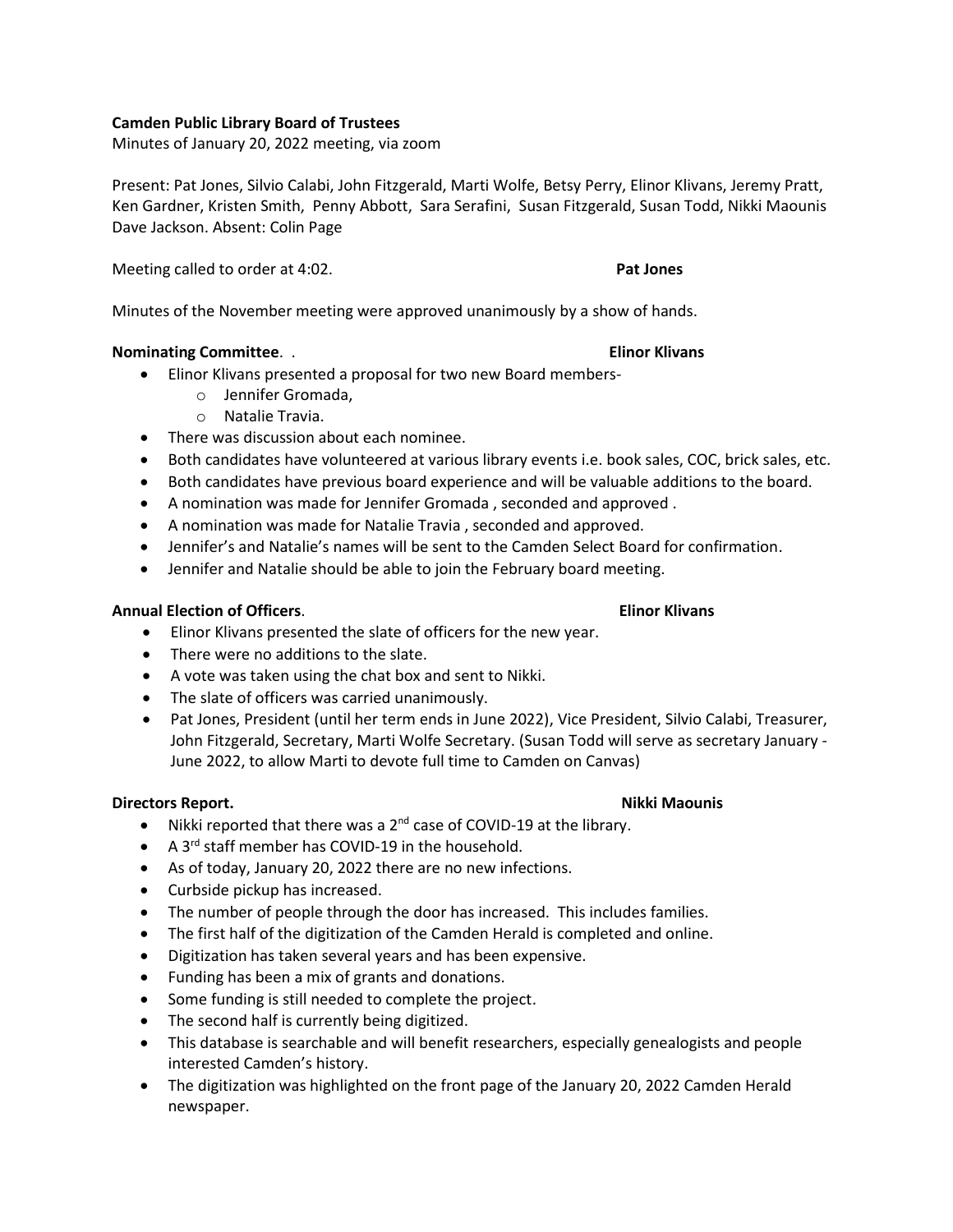### **Budget Nikki Maounis**

- Nikki presented the July 2022-June 2023 fiscal year budget.
- Library funding will be comprised of approximately 48% or \$523,000 from the Town of Camden.
- This is an increase of approximately 6% from last year for the Town of Camden.
- There was no increase from the town to the library budget for the fiscal year 2022.
- Balance of 52% budget of \$559,422 is from Camden Public Library through donations, endowments, fees, book sales, etc.
- The library will have to work diligently on donations, book sales, COC and Harbor Arts to meet its portion of the budget.
- There was discussion on the percentage of the town's funding to the library.
- It was agreed that previous support of 48% should be maintained with the hope to increase to 50%.
- Areas of increase in 2023 budget include staffing, full audit, and general expenses due to inflation.
- Increases in staffing allow the library to maintain open hours, and meet increased demands for curbside.
- Currently library is open 55 hours/week vs 64 hours/week pre-pandemic.
- Nikki was asked about staffing in the case of increased infections. A combination of rescheduling and limiting access to the reading room will be used in an effort to remain open.
- The library uses a combination of rental and purchase for books, streaming and ebooks.
- Rental services help to expand the availability and as well as control costs.
- There was question on purchasing new computers. Currently computers have been reconfigured to solid state and there is minimal need at this time for many new computers.
- The finance committee reviewed and recommended supporting the proposed 2023 FY budget.
- A vote was called to accept the budget.
- The FY Budget 2022-2023 was approved unanimously by a show of hands.

# **Strategic Plan Nikki Maounis**

- A discussion was had on the current library Strategic plan written in 2015 and implemented in 2016.
- Nikki questioned whether it needed to be revised or totally rewritten.
- A Strategic plan usually involves surveying the community, interviewing teachers and select board members for needs.
- What are next steps?
- A committee of Silvio Calabi, Pat Jones, Betsy Perry, Kristen Smith and Susan Todd will meet to make recommendations.

# **Finance Committee John Fitzgerald**

- John reported that the current finances are in a positive position.
- Strong market, donations, Camden on Canvas, and book sales have contributed to the bottom line.
- Nikki has worked hard to keep expenses in check.